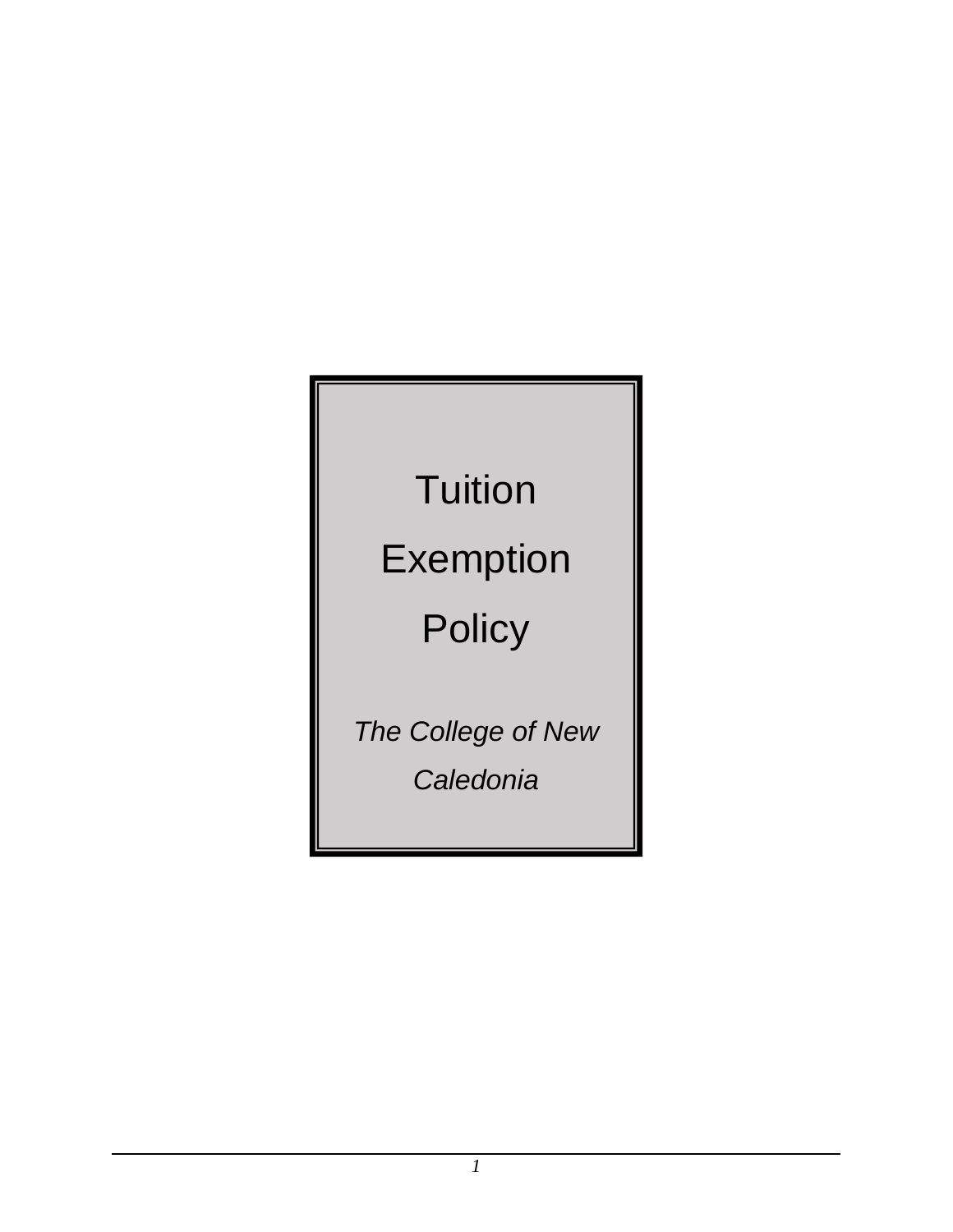#### **COLLEGE COURSES FOR COLLEGE FACULTY**

Each year many faculty members and their families enrol in courses at CNC. Under the following conditions you, as a faculty member and your family members may be exempt from paying tuition fees for such courses. The form on the next page should be filled out at the time of application.

In the case of CNC courses (credit or non-credit), faculty, their spouses and dependent children shall be exempted from payment of tuition fees provided that:

- they are regular faculty members (permanent, sessional, regularized part-time, or on the Non Regular Seniority List).
- they are not one of a minimum number required to ensure a "go" status for the course.
- there is a vacant seat for the faculty member on the first day of class.
- there is no extra cost of supplies and materials. Any extra cost will be the responsibility of the faculty member.

See Article 15.7 of the Collective Agreement for the exact wording on tuition exemption, definition of dependents, etc.

If the faculty member wishes to guarantee admission to a CNC course, the faculty member must indicate this on the form and the costs will be paid by the faculty member. Funds to cover course tuition may be available through the Professional Development Fund (see section R of the Faculty Handbook). P.D. funds must be applied for and have received approval prior to the commencement of the course.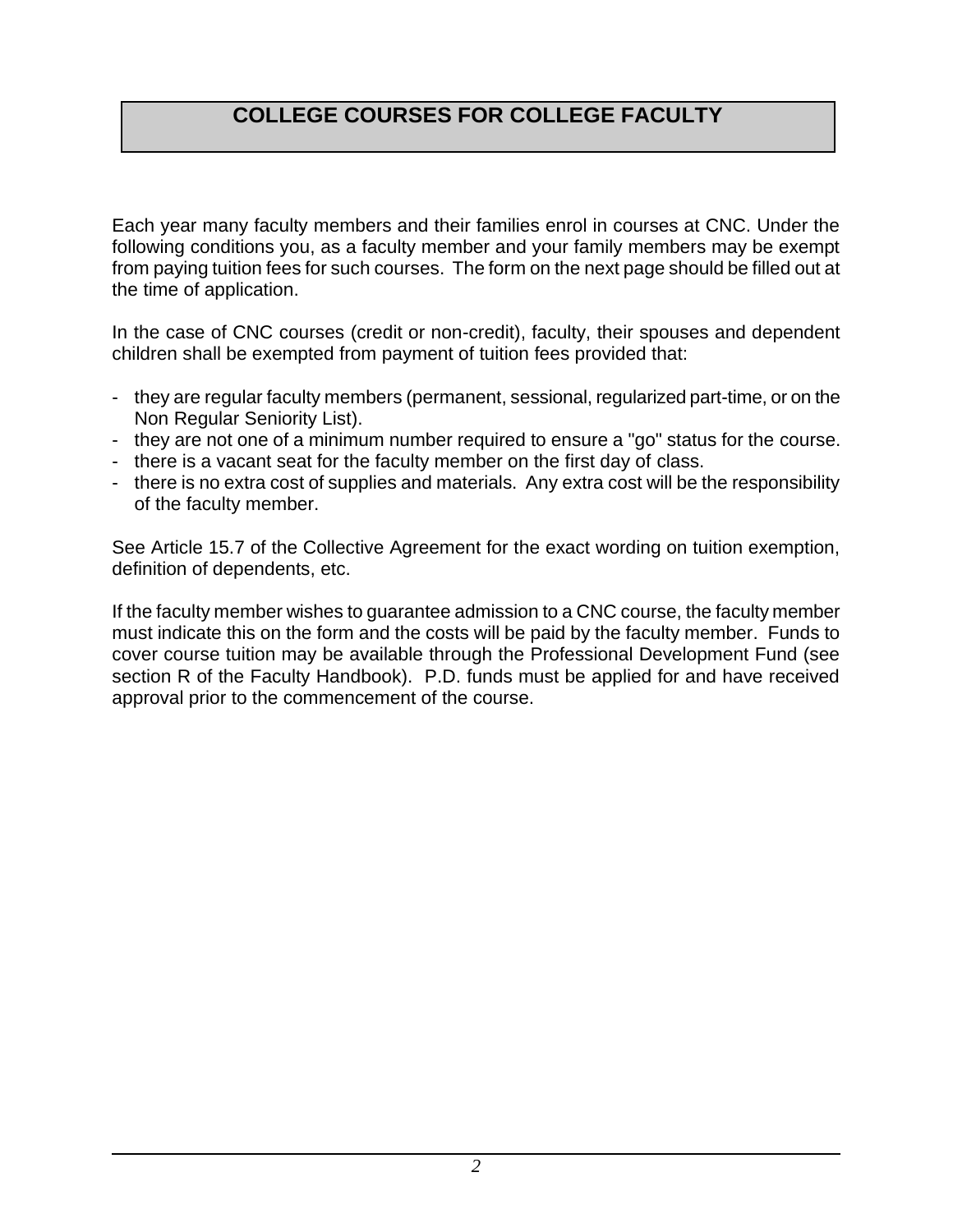### **College of New Caledonia Application for CNC Courses**

Employee Name: \_\_\_\_\_\_\_\_\_\_\_\_\_\_\_\_\_\_\_\_\_\_\_\_\_\_\_

Position: \_\_\_\_\_\_\_\_\_\_\_\_\_\_\_\_\_\_\_\_\_\_\_\_\_\_\_\_\_

Status: (Please circle) Permanent, Sessional, Regularized Part-time, on the NRSL

Division: \_\_\_\_\_\_\_\_\_\_\_\_\_\_\_\_\_\_\_\_\_\_

| Telephone: |  |  |
|------------|--|--|
|------------|--|--|

Name and date of course: \_\_\_\_\_\_\_\_\_\_\_\_\_\_\_\_\_\_\_\_\_\_\_\_\_\_\_\_\_\_\_\_\_\_\_\_\_\_\_\_\_\_\_\_\_\_\_\_\_\_\_

Location: (EDC/CNC): \_\_\_\_\_\_\_\_\_\_\_\_\_\_\_\_\_\_\_\_\_\_\_\_\_\_\_\_\_\_\_\_\_\_\_\_\_\_\_\_\_\_\_\_\_\_\_\_\_\_\_\_\_

Details of Course: \_\_\_\_\_\_\_\_\_\_\_\_\_\_\_\_\_\_\_\_\_\_\_\_\_\_\_\_\_\_\_\_\_\_\_\_\_\_\_\_\_\_\_\_\_\_\_\_\_\_\_\_\_\_\_\_\_

Faculty member will guarantee a place in a CNC/EDC course Yes \_\_\_\_\_ No \_\_\_\_\_\_

\_\_\_\_\_\_\_\_\_\_\_\_\_\_\_\_\_\_\_\_\_\_\_\_\_\_\_\_\_\_\_\_\_\_\_\_\_\_\_\_\_\_\_\_\_\_\_\_\_\_\_\_\_\_\_\_\_\_\_\_\_\_\_\_\_\_\_\_\_\_\_

If yes, the faculty member must pay full fee when there is only one seat remaining in the class.